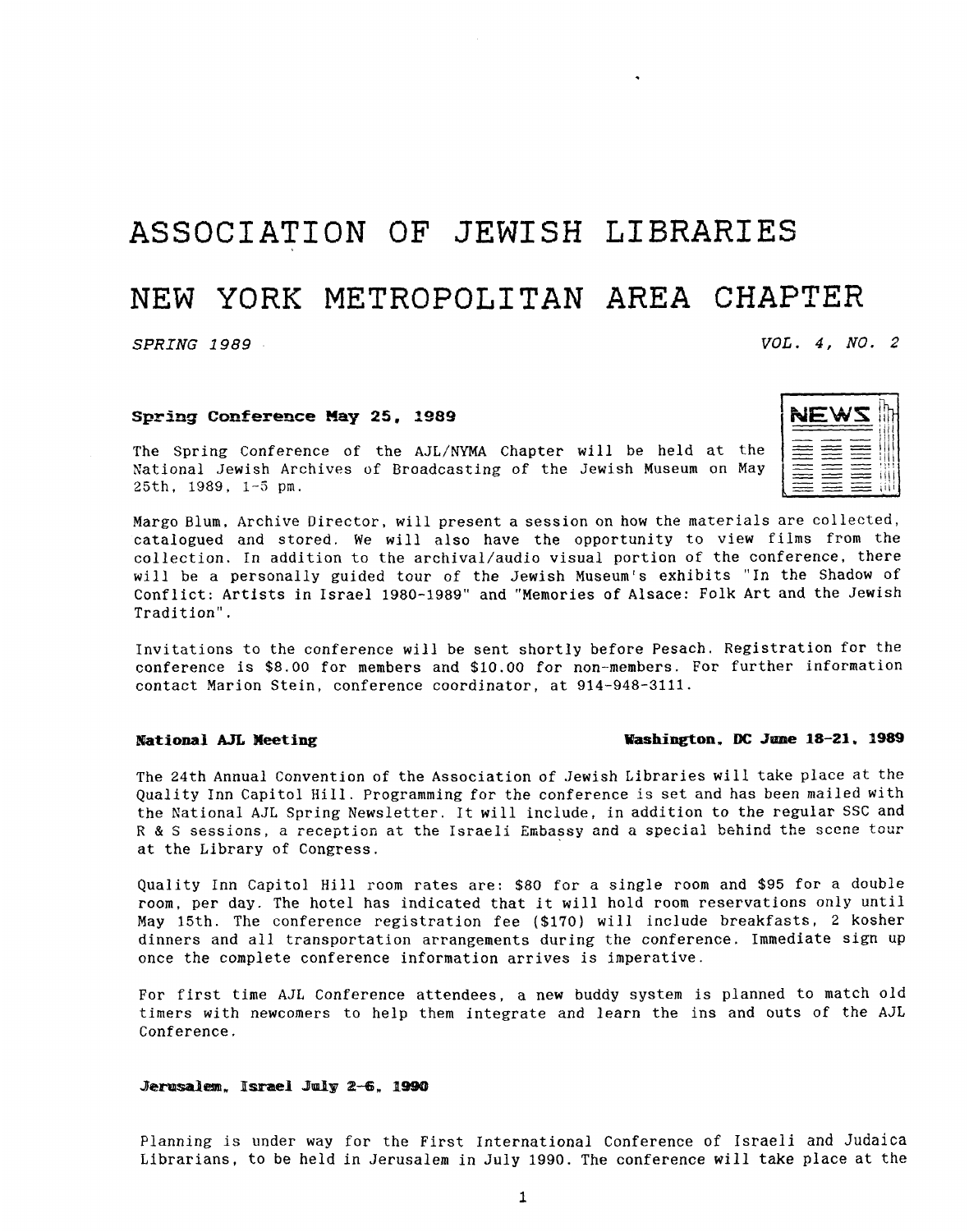Ramada Renaissance Hotel in Jerusalem. Programming will be held simultaneously for the **AJL's** SSC and R&S divisions, ISLIC (Israeli Academic and Special Librarian) and ASS1 (Israeli Public, School and Community Librarians). Some sessions will be held jointly while others will be held separately. World renowned scholars in Judaica Librarianship will be presenting papers.

The Israel 1990 Committee is working full force to settle program arrangements with speakers, reach out to our colleagues in Europe (Eastern and Western), Australia, South Africa and South America enlisting their participation. Plans for simultaneous translations, conference proceedings, tours to Israeli libraries, general tours of Israel, foundation and corporate funding, exhibitions and group travel rates are all being worked on.

Start making your arrangements to attend this conference as it certainly will be one you wouldn't want to miss. More details will be forthcoming in the next few months.

#### Current Exhibits in the New York Area

The **Pierpoint Morgan Library** is currently holding an exhibit of Judaica from the Valmadonna Trust, a private collection in London, which will run until May 7th. The *50*  manuscripts and early printed Hebraica reflects the richness of this collection which concentrated originally on Hebrew incunabula. Each volume is unique in its own way. Two examples especially caught my eye: a Pentateuch in Hebrew and Aramaic with commentary by Rashi of Troyes printed on vellum from Hijar. Spain, 1492, is the last clearly dated Hebrew book known to have been printed before the expulsion of the Jews. The second example is a manuscript of the Pentateuch on vellum from 1189 with the Targum. Although incomplete, it is the oldest dated manuscript of the Targum. It is also the only dated Hebrew manuscript written in Norman England.

The exhibit is well described in the catalog Hebraica from the Valmadonna Trust by Brad Sabin Hill.

Submitted by Yael Penkower

The Hebrew Home for the **Aged** in Riverdale is presenting an exhibit Treasures From the Community. This is a small exhibit of Judaica items of personal value, each with a story, which have been collected by the Museum. The exhibit runs from April 9th until November 26th.

#### Workshop and Fall Conference Reports

#### **FALL CONFERENCE**

The NYMA Fall Conference was held on October 20, 1988 at the New York Public Library in conjunction with two exhibitions; *A Sign and a Witness: 2000 Years* of *Hebrew Books* and *Illuminated Manuscripts* and *A Visual Testimony: Judaica from the Vatican.* Leonard Gold, chief librarian of the Jewish Division, was curator of the exhibition and Philip Miller, Head Librarian of HUC-JIR in New York, was curator of the Vatican Exhibit. Phil Miller also **guided** the **group** through the exhibit which was an **added** treat.

Submitted by Esther Nussbaum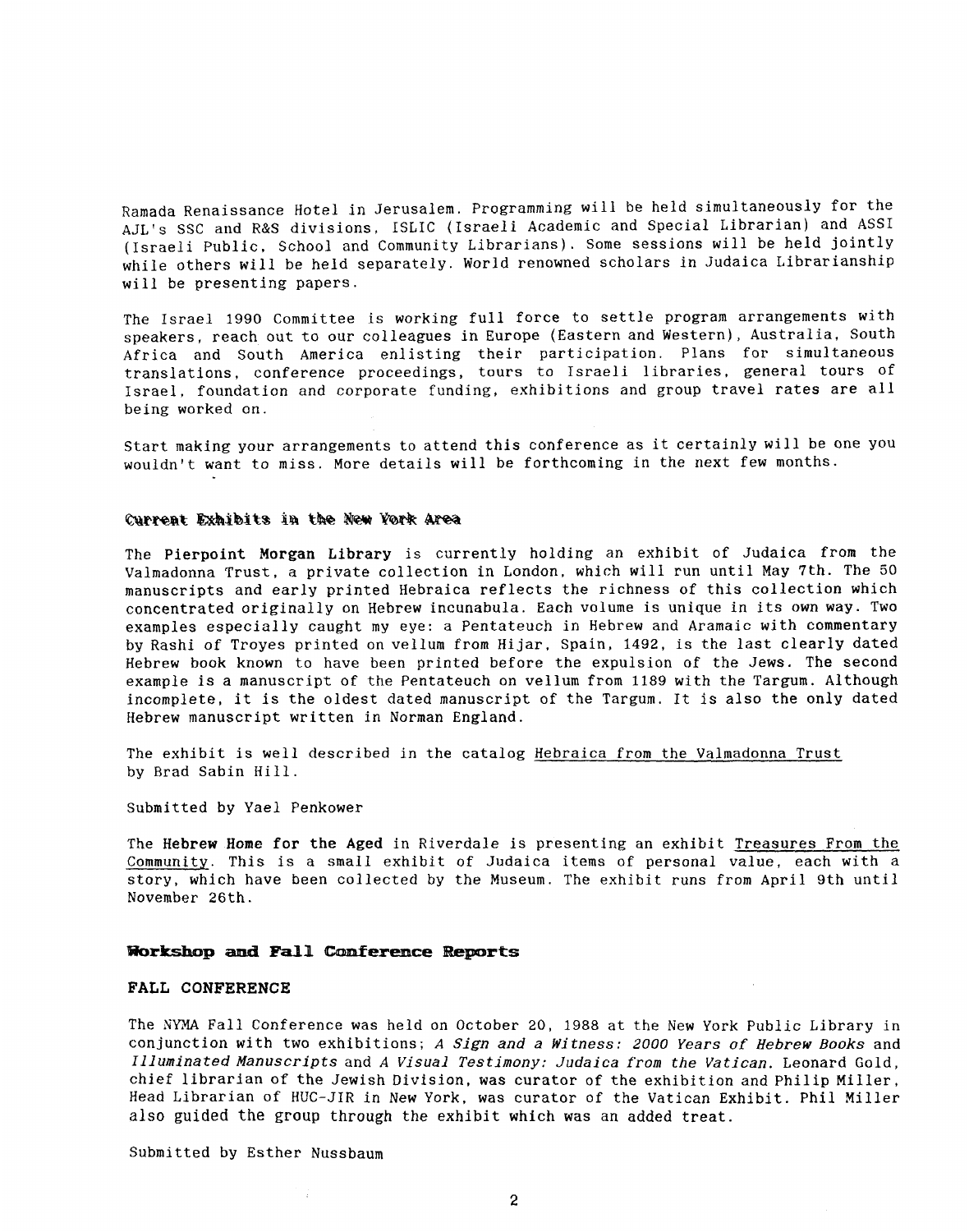#### NYMA **FALL 1988 CATALOGING WORKSHOP**

The NYMA Fall Cataloging Workshop was held at Temple Emanu-El on November **15,** 1988. The session opened by an RLIN update by Bella Weinberg of YIVO. Most of the workshop consisted of a cataloging clinic. The resource people were Leah Adler (Yeshiva University), Rosalie Katchen (Brandeis University), Micha Oppenheim (Jewish Theological Seminary) and Bella Weinberg. Topics discussed were liturgy, romanized Hebrew records, expansion of the PJ schedule, minimal cataloging and cataloging of non-book materials. The next workshop will be at the AJL Conference in June, to be held in Washington, DC.

Submitted by Tzivia Atik, Workshop coordinator

#### **REFERENCE WORKSHOP**

*Jewish Reference: Past* and *Present* was the topic of the NYMA workshop held on January 10, 1989 at the Jewish Theological Seminary. Some *50* librarians from all types of libraries--private, school, academic--attended.

 $\lambda$  .

Since this was the first workshop of this kind, a general overview of the wealth of material was given. In the future, we plan to deal in more detail with specific fields. **As** the workshop was for librarians, handouts of catalog cards, to identify the books discussed, were distributed, rather than a photocopy of the title page or a bibliographical list.

I would like to correct one mistake I made. Volume 2 of the Union Catalog of Hebrew Manuscripts and Their Location which is the photocopy of the cards of Aaron Freimann's monumental work, was done by Freimann's collating printed bibliographies - and not necessarily on the basis of actual seeing and holding all these manuscripts.

Submitted by Yael Penkower, Workshop Coordinator

#### **DAY SCHOOL WORKSHOP**

On March **16,** 1989, eighteen librarians converged on the Solomon Schechter School of White Plains for a NYMA Day School Conference. Host Librarian Marion Stein graciously greeted us.

Linda Reis of the Reuben Gittelman Hebrew Day School presented two programs which have been very successful in her school. "Parents as Partners" strongly encourages parents *to* become completely involved in their children's reading. Starting with a full evening program of parents and children, with food, speakers, handouts, costumes, etc. and then culminating in a final gathering of parents and children a month later, the program was enthusiastically received and very successful. Linda's second presentation was **a**  computer based reading incentive program called Book Brain. The child, working with Book Brain, answers a series of questions that will help find out his or her own interests and reading levels, and then find a book he or she would enjoy. Our second presenter, Cynthia Hertz, from SAR Riverdale Academy, renewed our interest in a machine we all were taught to use in library or teacher related classes. The overhead projector is an easily accessible and easy to use machine for library and teaching lessons. Cynthia showed us how she used the overhead projector with overlay of colors in the culmination of a storytelling project. Finally, Marion Stein of the Solomon Schechter of White Plains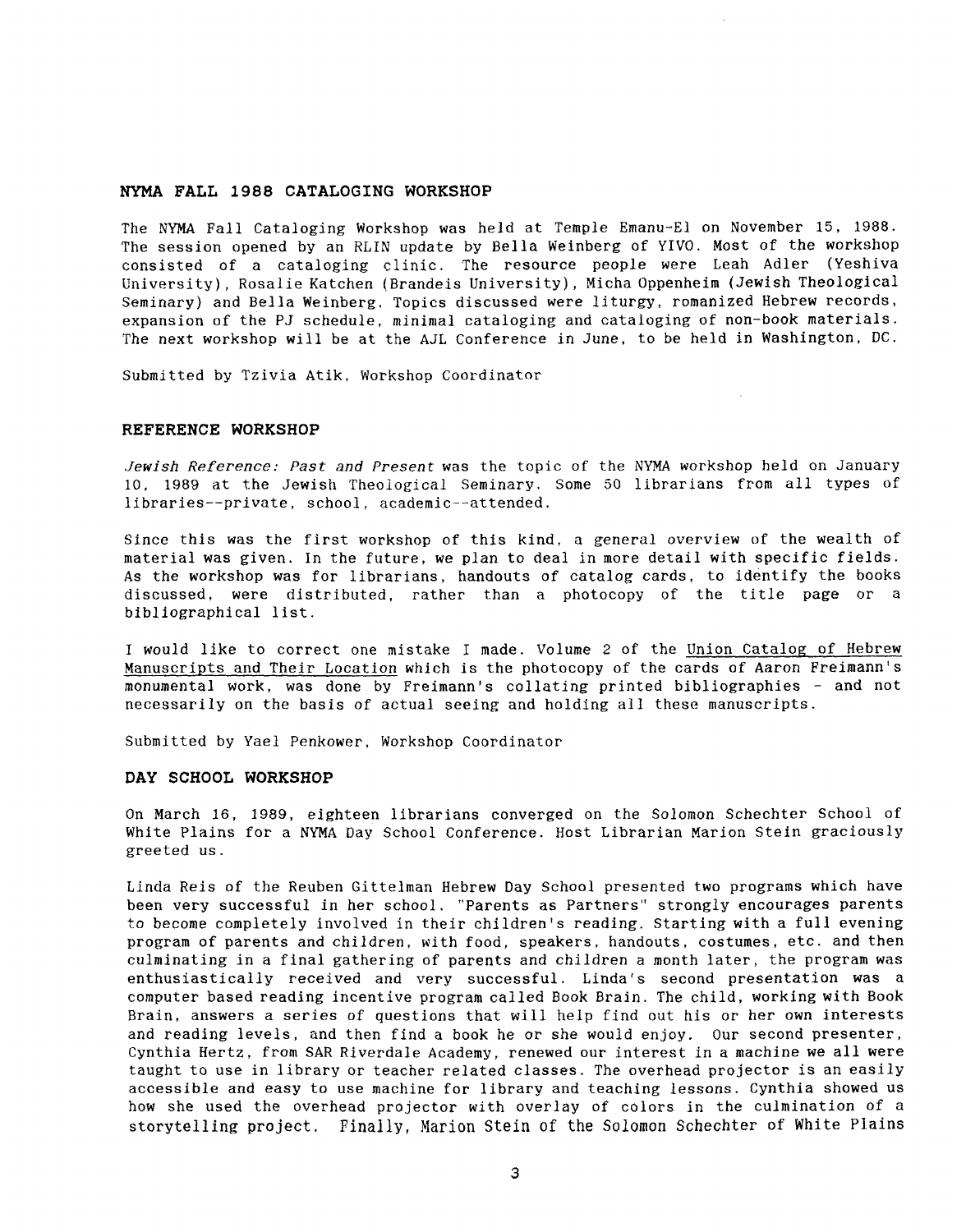shared with us her wonderful program on storytelling. She explained her methods, useful books, tips on storytelling to share with the children and then the piece de resistance, Marion invited two of the fourth graders to tell us a story. This was certainly a wonderful finale to a most rewarding meeting.

 $\overline{\phantom{0}}$ 

Submitted by Eileen Shmidman, Workshop Coordinator

#### **SYNAGOGUE WORKSHOP**

The synagogue librarians held an enthusiastic workshop with Dr. Marcia Posner on January *8* at the Stephen Wise Free Synagogue Rabbi Edward E. Klein Memorial Library. The Sunday afternoon was devoted to programming for synagogue libraries, attracting members by identifying interests and planning to fit their needs. **Dr.** Posner stressed the importance of interaction to draw on sources of expertise. Her ideas included activating telephone squads, press releases and invitations to the community and some showbiz and outreach. Hospitality, an influential library committee. the creation of bibliographies for adult education, constant enthusiasm and an ongoing awareness of trends and currency of topics and concerns, featuring of book and author events and the timeliness of periodical features are all needed. Participants contributed ideas and plans based on experiences in their own libraries which resulted in lively discussion, with much gratitude to Dr. Posner.

Submitted by Salome Cory, Workshop Coordinator

# Editorial Page

#### *From the Editor*

As of this issue we are beginning two new columns: From *the Editor* will relay information regarding the NYMA Chapter and its' members. *To the Editor* for NYMA members to express their views on issues, conferences, workshops and activities. Please feel free to submit your letters to the editor to: Naomi Steinberger, Jewish Theological Seminary Library, *3080* Broadway, New York, NY 10027.

A **policy statement** regarding membership in the NYMA Chapter of AJL. *30* membership dues are paid to NYMA. One can become a member of the **NYMA** Chapter **by** joining National **AJL**  and living in the New York Area or by submitting your name and address to our membership coordinator, Marlene Schiffman, HUC-JIR, 1 West 4th Street, New York, NY 10012. **In**  order to pay for mailings, conferences, workshops and this newsletter, we charge admission fees for each event to cover our expenses.

Errata: In the Fall 1988 newsletter the name of our chapter treasurer, Sylvia Avner, was incorrectly noted. Apologies!

#### **NYMA MEMBERS IN THE NEWS:**

Eileen Shmidman's List of Hebrew Books appeared in the November issues of Booklist.

Marlene Shiffman's review of the NYPL exhibit appeared in the **Long** Island Jewish World